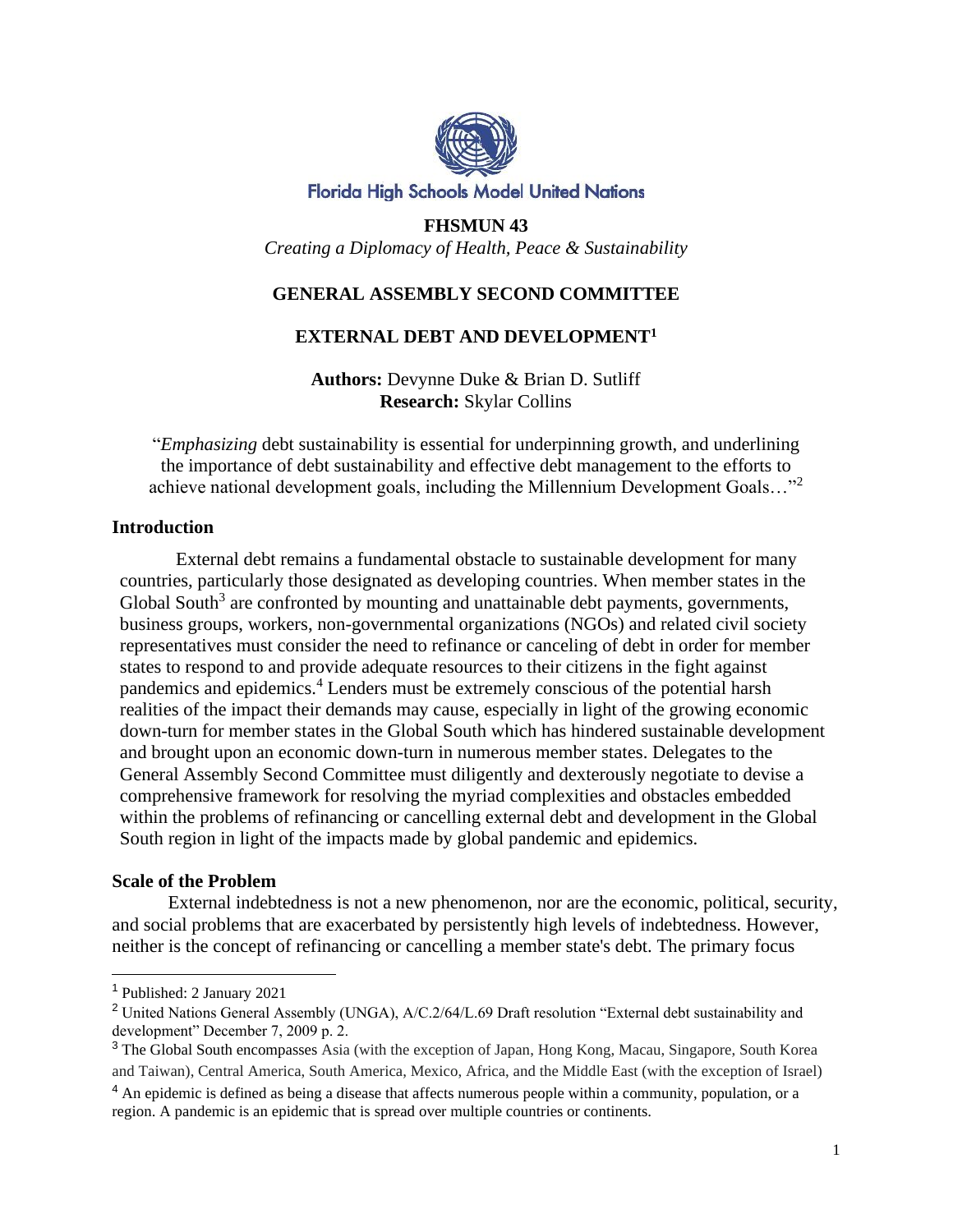within the UN System and related international financial institutions (IFIs), including the International Monetary Fund (IMF) and the World Bank Group, is overwhelming on the problems that external indebtedness poses for developing countries, especially the Least Developed Countries (LDCs). "Total external debt stocks of developing countries and transition economies are estimated to have reached \$7.64 trillion [USD] in 2017, having grown at an average yearly rate of 8.5 per cent between 2008 and 2017."<sup>5</sup> Global indebtedness also rose from \$168 trillion [USD] at the end of 2008 to approximately \$247 trillion [USD] ten years later.<sup>6</sup> Highly developed countries are not immune to the perils of rising indebtedness, however. One criterion for acceding to the European Monetary Union (EMU) has always been maintaining public debt below 60% of total national income, expressed either as Gross Domestic Product  $(GDP)$  or Gross National Income  $(GNI)^7$ . Furthermore, concerns about the US government's ability to pay off its enormous and escalating debt of over \$22 trillion USD may influence potential creditor countries, including China, Japan, and European Union (EU) countries, to restrict their lending to the United States.<sup>8</sup>

Critically, the composition of debt is evolving quite rapidly. Private creditors own increasingly greater percentages of external debt throughout the developing world, with 2009 data "varying from 21 per cent in sub-Saharan Africa to 78 per cent in Latin America and the Caribbean."<sup>9</sup> One reason why the composition of this external debt is so critical is that private creditors are generally much stricter with their repayment schedules than governments; private creditors can be persuaded to write down debt in specific circumstances that will be analyzed in greater detail below but the prevailing impression is that private creditors and investors resent debt forgiveness. Equally important is that during the contemporary economic recession or slowdown, Foreign Direct Investment (FDI), essentially private investment by transnational corporations (TNCs) and large investment firms, fell by 50% in 2008 with further cuts in 2009.<sup>10</sup> Official Development Assistance (ODA) and Foreign Direct Investment (FDI) flows are both critical components of sustainable economic development for a number of developing and emerging market countries; delegates to the General Assembly Second Committee may wish to examine current trends in both Official Development Assistance (ODA) and Foreign Direct Investment (FDI).

### **Contracting debt**

Governments and businesses frequently contract debts in an attempt to jumpstart new development projects and initiatives. While these debts are contracted under presumably laudatory premises, it is clear that many debt repayment schedules are based more upon ideal circumstances rather than the harsh and volatile realities that many countries and businesses confront. Development priorities may shift as governments change, development projects may take longer than projected to produce significant economic benefits, and recessions, including the contemporary global economic slowdown, may disrupt development projects and further

<sup>5</sup> António Guterres, "Report of the Secretary-General: External debt sustainability and development", A/73/180, July 30, 2019, p. 7.

<sup>6</sup> Guterres, A/73/180, July 30, 2019, p. 4.

<sup>7</sup> *BBC News*, "Special Report: The EMU criteria" March 19, 1998.

<sup>8</sup> *National Public Radio (NPR),* "US National Debt Hits Record \$22 Trillion", February 13, 2019.

<sup>9</sup> Ban Ki-moon, A/64/167 July 24, 2009 p. 3.

<sup>10</sup> Ban Ki-moon, A/64/167 July 24, 2009 p. 4.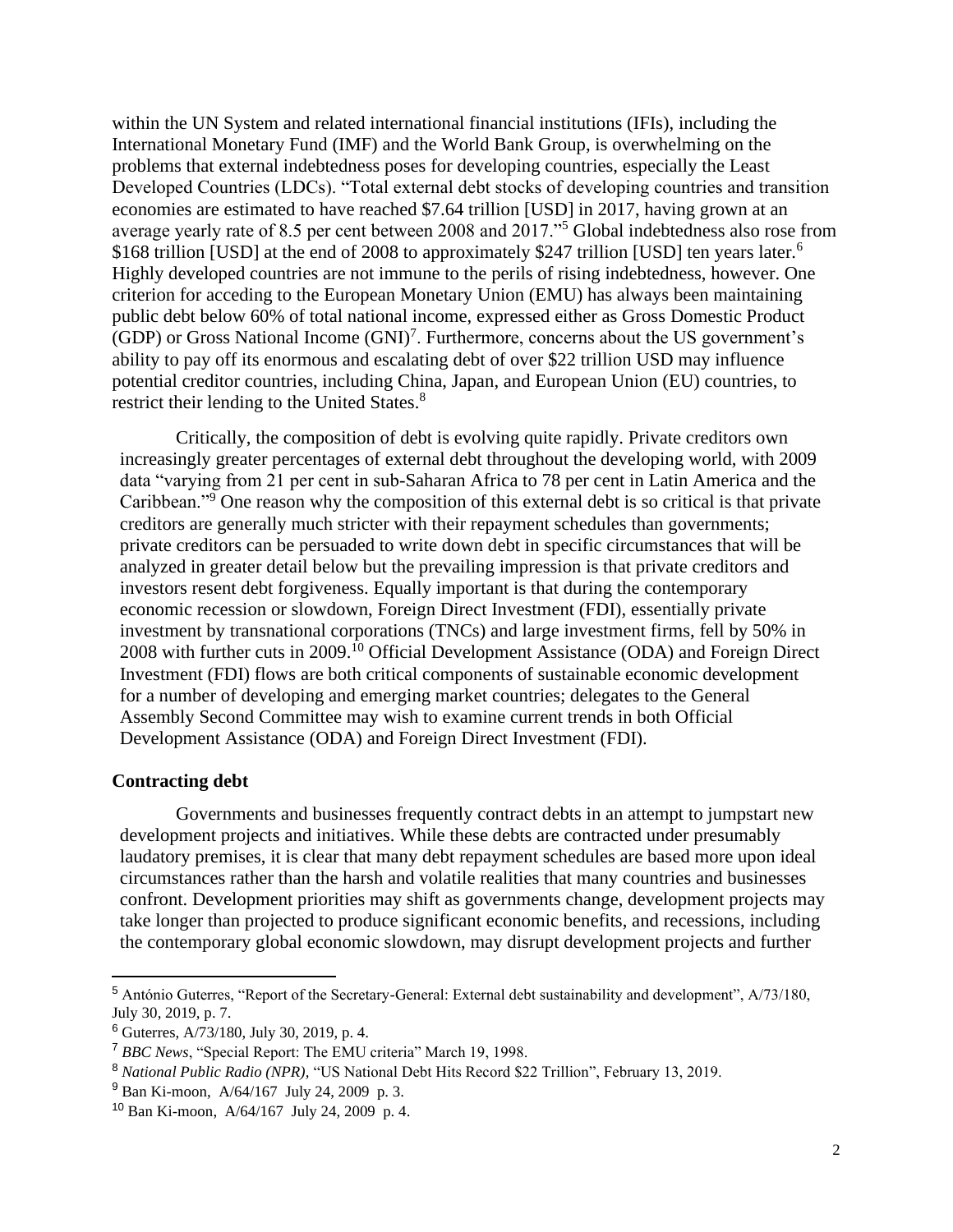delay debt repayment. In other situations, governments and businesses contract debts for military expenditures or questionable investments, often with little consideration for future repayment schedules.

In the least defensible situations, governments, international banks, and transnational corporations (TNCs) strive to use their influence and resources to cajole and/or even coerce national governments and businesses to contract loans for development, even when those loans only benefit very narrow segments of society. John Perkins, a self-proclaimed former "economic hit man", argues that his work in Indonesia in the 1970s conformed exactly to this last pattern. "The World Bank, its affiliates, and the Suharto government appreciated MAIN's willingness to provide reports necessary for securing huge loans that would benefit US corporations and the Indonesian rulers. They did not care that these loans would leave the country deeply indebted."<sup>11</sup>

While it would seem that private debts would presumably be the responsibility of the corporations or other private entities that contracted the debt, private debt, in reality, often becomes public debt. Governments often provide guarantees and/or financial assistance to large corporations or culturally or historically critical entities, transforming formerly private debt into public debt. UN Secretary-General Ban Ki-moon previously noted that "with regard to the United Arab Emirates, while official statistics report no private external debt, it issued \$100 billion of publicly guaranteed corporate debt between 2006 and 2008, making it one of the largest issues of external corporate debt in the emerging world."<sup>12</sup> When governments guarantee private debt, these accumulated responsibilities may further erode public resources and the government's creditworthiness in the eyes of donor governments, development banks, and other lenders while shielding corporate leaders from the consequences of contracting the original debt.

#### **How Debt Impedes and Prevents Development**

When governments and businesses directly confront the impact of their impending debt payments, economists, financial officers, and policy-makers must undertake difficult fiscal decisions with profound consequences. Cash-strapped governments may have to reduce government spending on education, health care, environmental protection, and even infrastructure projects, although these budget cuts rarely adversely affect the military. Many of the loans received by governments come from the International Monetary Fund (IMF) and the World Bank Group and in the past have included strict repayment schedules and austerity measures, often called Structural Adjustment Programs (SAPs). Steve Gloyd analyzes the impact of SAPs on many developing countries, especially the 50 poorest countries known as the Least Developed Countries (LDCs), and concludes that "the overall social impact of SAPs has been devastating for the poor….Health services for the poor were particularly hard hit by the SAPs."<sup>13</sup> Richard Kim further notes that "in 1995 … the IMF forced Haiti to cut its rice

<sup>11</sup> John Perkins, *The Secret History of the American Empire: The Truth About Economic Hit Men, Jackals, and How to Change the World* Plume Books New York May 2008 p. 30.

<sup>12</sup> Ban Ki-moon, A/64/167 July 24, 2009 p. 8.

<sup>&</sup>lt;sup>13</sup> Steve Gloyd, "Sapping the Poor: The Impact of Structural Adjustment Programs" from Meredith Fort, Mary Anne Mercer, and Oscar Gish, eds., *Sickness and Wealth: The Corporate Assault on Global Health South End Press Cambridge, Massachusetts 2004 p. 50.*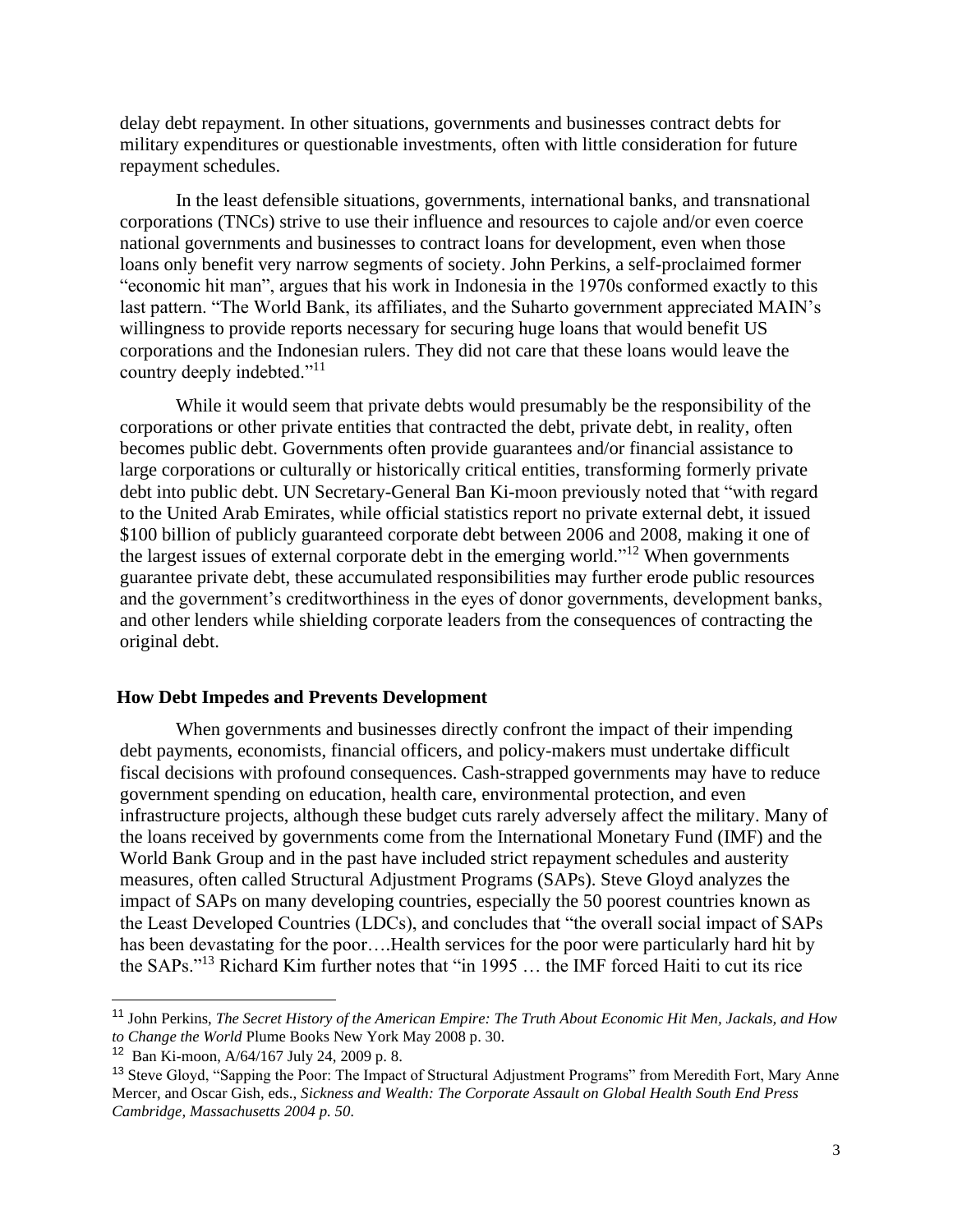tariff from 35 percent to 3 percent, leading to a massive increase in rice-dumping, the vast majority of which came from the United States."<sup>14</sup> Public outcry about the detrimental impacts of SAPs prompted the IMF and World Bank Group to reform their lending procedures and policies over time but not before these SAPs led to devastating outcomes for tens of millions of very poor people around the world.

When external indebtedness reaches such a point that it impedes and ultimately prevents development, this indebtedness can eventually plunge economies into prolonged recession, topple governments, and create situations where development is virtually impossible. In Latin America, the 1980s is frequently referred to as "the lost decade" because economic development was often restricted by dictatorships, many run by military *juntas*, that implemented misguided policies and contracted enormous debts that had to be repaid. The first country that exposed the fragility of the worldwide debt financing system was Mexico when the Mexican government announced in August 1982 that it would suspend its debt payments. Nobel laureate Paul Krugman notes that "by 1986 Mexican real income per capita was 10 percent lower than it had been in 1981, and real wages, eroded by an average inflation rate of more than 70 percent over the preceding four years, were 30 percent below their precrisis level."<sup>15</sup> Mexico garnered more attention from international bankers and financial analysts throughout the mid-1980s but many other Latin American countries experienced significant erosions of real wages and consequent purchasing power as well as a decade of delayed development. In the 1990s, Latin American governments and businesses would strive to finance greater development through attracting more foreign investment as well as by contracting new loans from the IMF, World Bank Group, regional development banks, and private international banks. Robert Edgar notes, however, that "in 1997, before Hurricane Mitch, Nicaragua spent more than half its revenue on debt payments."<sup>16</sup> While the opening years of the 1990s appeared promising, the façade of equitable and sustainable development would be ripped aside by the early years of the 2000s, especially in Argentina.

When governments face extremely high debt service payments, they frequently have to devote considerable resources, including foreign currency reserves, to meeting these debt service payments. Quite often, highly indebted countries experience a serious deterioration of their international credit rating and thus face very high interest rates; in March 1995, in light of the infamous *tequila* bond and debt crisis, "Mexico was paying investors an interest of 75 percent."<sup>17</sup> Governments may also be tempted to print huge sums of money in an attempt to meet debt service payments; in critical cases such as Germany in 1923 and Argentina in 1989, massive printing of currency, at least due in part to escalating debt service payments, led to hyperinflation, with Argentina experiencing annual inflation rates of over 3,000 percent at the end of the  $1980s$ <sup>18</sup>

<sup>14</sup> Richard Kim, "IMF to Haiti: Freeze Public Wages" *The Nation* January 15, 2010.

<sup>15</sup> Paul Krugman, *The Return of Depression Economics and the Crisis of 2008* W.W. Norton & Co. New York 2009 p. 34.

<sup>16</sup> Robert W. Edgar, "Jubilee 2000: Paying OUR Debts" *The Nation* April 5, 2000.

<sup>17</sup>Paul Krugman, *The Return of Depression Economics and the Crisis of 2008* 2009 p. 48.

<sup>18</sup> Paul Krugman, *The Return of Depression Economics and the Crisis of 2008* 2009 p. 41.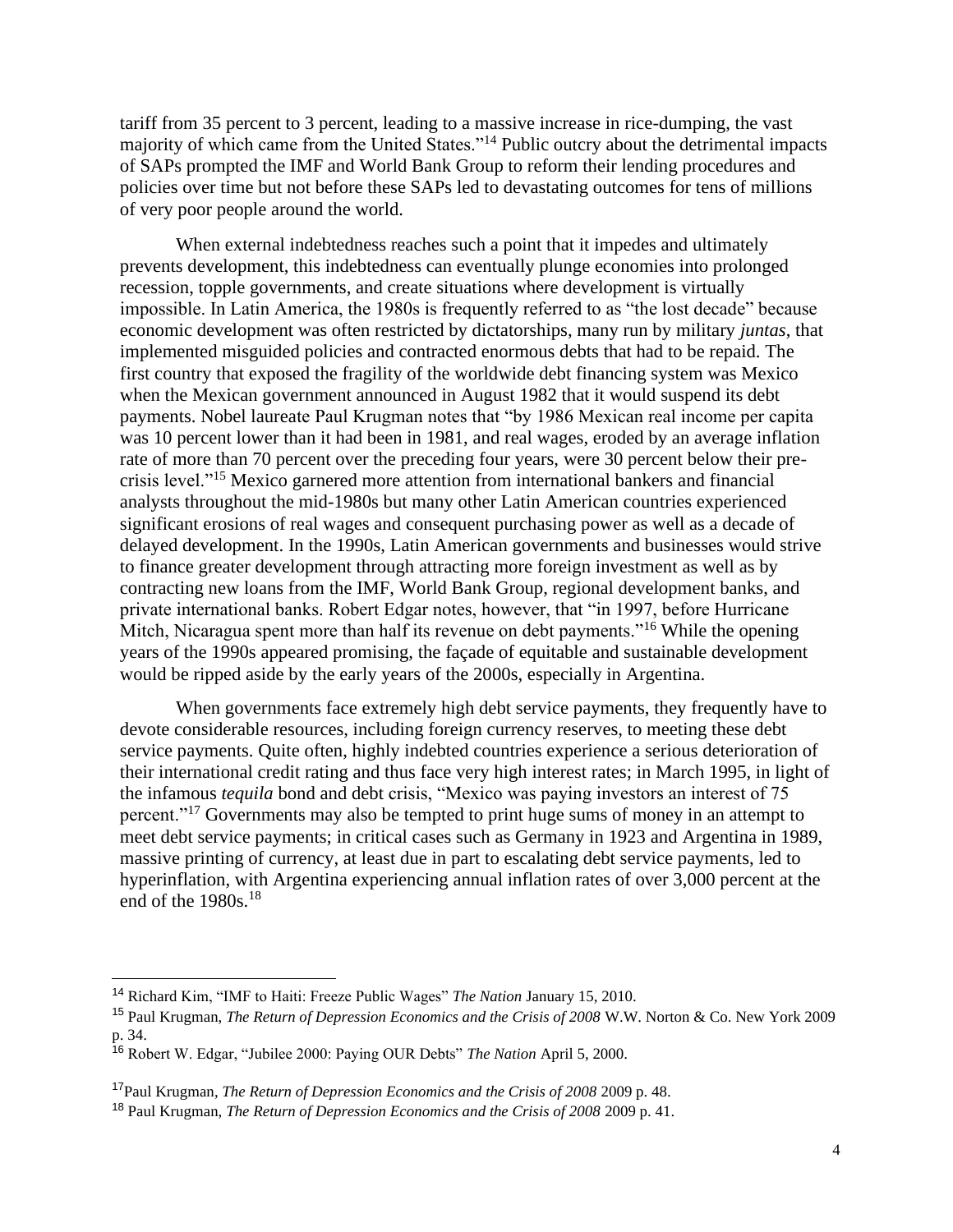In December 2001 and January 2002, Buenos Aires, Argentina may have been the least hospitable place for heads of state in the entire world; Argentina had 5 different presidents within a month's time. Argentina's political crisis stemmed from its external debt to the IMF, World Bank, and international development banks and its inability to maintain the inflexible 1:1 convertibility/exchange rate with the US dollar. Krugman notes that the results of the 2001- 02 economic collapse as being "catastrophic": "real GDP fell 11 percent in 2002, after falling 4 percent in 2001. Overall, the size of the Argentine economy declined 18 percent between 1998 and 2002, a Great Depression-scale contraction."<sup>19</sup> Eventually, the Argentine political elite yielded to popular pressure and defaulted on its debt repayment schedule to the IMF.<sup>20</sup> The Argentine economy would finally recover and experience real and sustained growth, permitting Argentina to repay its IMF loans early, after the Argentine government convinced domestic and international bondholders to accept a significant debt swap and drawdown. President Néstor Kirchner then indicated that "his main aim in repaying debt is to avoid further IMF restraint on his policies."<sup>21</sup> While enjoying greater autonomy from IMF and World Bank policies is indubitably beneficial to many politicians, antagonistic relations with the IMF, World Bank Group, and international development banks proved problematic for Argentina going forward.

After restructuring much of its debt in 2005 and 2010, Argentina was sued in US courts as much of its debt was owned by US citizens and financial institutions, including NML Capital. In June 2014, the US Supreme Court ruled in favor of NML Capital that Argentina needed to repay the full amount of the debt owed on a number of bonds. Then Secretary-General Ban Ki- moon noted that "the case of the *Republic of Argentina v. NML Capital Ltd.*  Set important new legal precedents … and represents a significant setback for international sovereign debt restructuring. The rulings remove financial incentives for creditors to participate in orderly debt workouts and will make future debt restructuring more difficult…"<sup>22</sup>

Latin American countries are by no means the only states to experience serious debt crises; African countries are currently experiencing considerable debt crises. In the late 1990s, many Asian countries, including Indonesia, and Russia experienced major debt crises. In fact, as different countries experienced debt crises and unprecedented currency volatility, these crises began spreading across the globe in a phenomenon known as "financial contagion." During the contemporary economic crisis, "financial contagion" has reared its undesired head again, including in the recent debt crisis in Dubai as well as in countries such as Greece and Ireland in the European Union (EU). One recent prediction is that "if Greece were to default on its debts, investors would run from other European countries with low growth and big debts — pushing some of the weaker ones into a crisis of their own."<sup>23</sup> Fears of "financial" contagion" may be critical to convincing governments, bankers, and NGO's to forge common solutions to their collective problems, particularly if creditors become more cognizant of the deleterious situation caused by the poverty trap.

<sup>19</sup> Paul Krugman, *The Return of Depression Economics and the Crisis of 2008* 2009 p. 99.

<sup>20</sup> *BBC News*, "Argentine press attacks IMF over loans" November 15, 2002.

<sup>21</sup> *The Economist*, "Néstor Unbound" December 20, 2005.

<sup>22</sup> Ban Ki-moon, A/69/167 p. 14.

<sup>23</sup> *New York Times*, "After Dubai" January 17, 2010.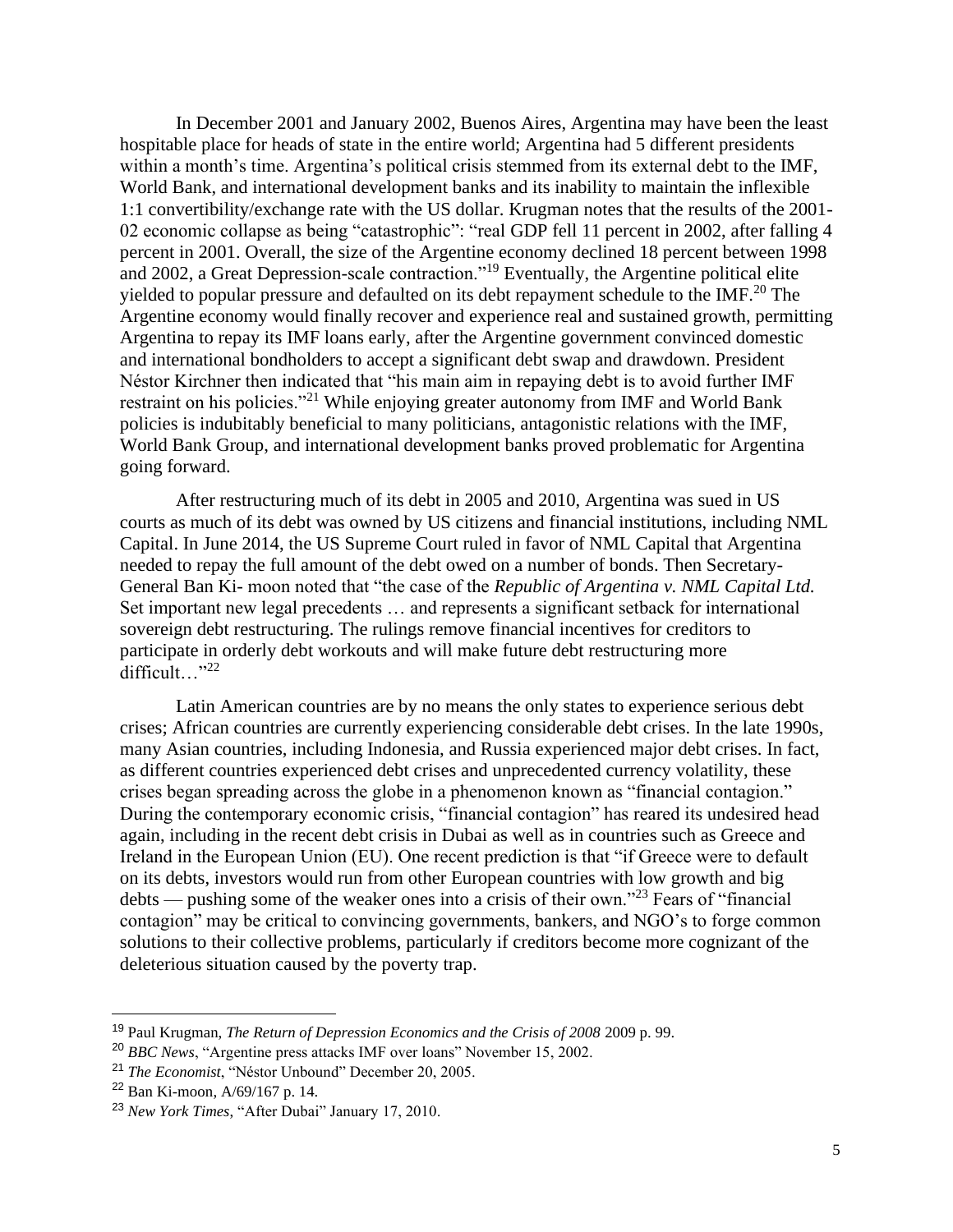Persistently high levels of indebtedness may create the infamous poverty trap whereby very poor individuals or countries cannot escape poverty because they must consume all of their disposable resources to meet basic needs or provide legally required services. Quite often, in fact, these poor individuals and countries must borrow against tomorrow simply to meet the exigencies of today, all the way slipping deeper into long-term structural poverty. Providing sustained foreign aid, particularly in the form of Official Development Assistance (ODA) rather than through loans, may provide developing countries with the fiscal and policy space necessary to implement effective poverty reduction and development strategies. Jeffrey D. Sachs, Special Advisor to the Secretary-General on the Millennium Development Goals (MDGs) asserted in 2005 that "it is time for debts of the highly indebted poor countries to be cancelled outright as part of the financing package for the Millennium Goals-based poverty reduction strategies."<sup>24</sup> Convincing donors, whether governments, private banks, or private investment firms, to cancel debts is a major component of the development strategies of many developing country governments as well as NGOs from around the world.

### **Global Pandemics' Impact on Debt and Development**

When governments face unexpected events that impede on years-long planned budget spending and are obligated to pay loan payments, monetary reserves often take a hit and can plunge stable economies into recessions. One of the largest unprecedented events that can impact the global economy within a matter of days is a pandemic. The very definition of the term *pandemic* has become subjected to controversy over the last few years. In a statement released by the World Health Organization (WHO) in July 2011, "A pandemic is defined as an epidemic occurring worldwide, or over a very wide area, crossing international boundaries and usually affecting a large number of people."<sup>25</sup> Pandemic's are often coined as serious public health events that threaten international public health, which, under the International Health Regulations (IHR), can be classified as Public Health Emergencies of International Concern (PHEIC), which is the WHO's highest levels of alarm. However, coining an emerging outbreak as a *pandemic* often places Member States in challenging positions and has imprinted negative views on the international community over the years, and led to an increased scrutiny of the WHO and global leaders.

Previous experiences of declaring an outbreak as a pandemic or global outbreak too early has led to extreme backlash against the WHO for monetizing public fear with private pharmaceutical companies directly benefiting from such declarations. A direct example of this was during the Influenza A, otherwise known as H1N1, outbreak in 2009. Evolving to an extent not previously identified in animals or people before, the virus proved challenging. At the beginning of the new H1N1 outbreak, WHO Director-General Dr. Margaret Chan announced the start of the pandemic on 11 June 2009: "the pandemic would be of moderate severity… we do not expect to see a sudden or dramatic jump in the number of severe or fatal infections."<sup>26</sup> While the WHO did not anticipate a large volume of severe or fatal infections,

<sup>&</sup>lt;sup>24</sup> Jeffrey D. Sachs, *The End of Poverty: Economic Possibilities for Our Time Penguin Press New York 2005 p. 281.*  $25(WHO)$  The classical definition of a pandemic is not elusive, 2020) [https://www.who.int/bulletin/volumes/89/7/11-](https://www.who.int/bulletin/volumes/89/7/11-088815/en/#:~:text=A%20pandemic%20is%20defined%20as,are%20not%20considered%20pandemics.)

[<sup>088815/</sup>en/#:~:text=A%20pandemic%20is%20defined%20as,are%20not%20considered%20pandemics.](https://www.who.int/bulletin/volumes/89/7/11-088815/en/#:~:text=A%20pandemic%20is%20defined%20as,are%20not%20considered%20pandemics.)

 $26$ (WHO | The international response to the influenza pandemic: WHO responds to the critics, 2020)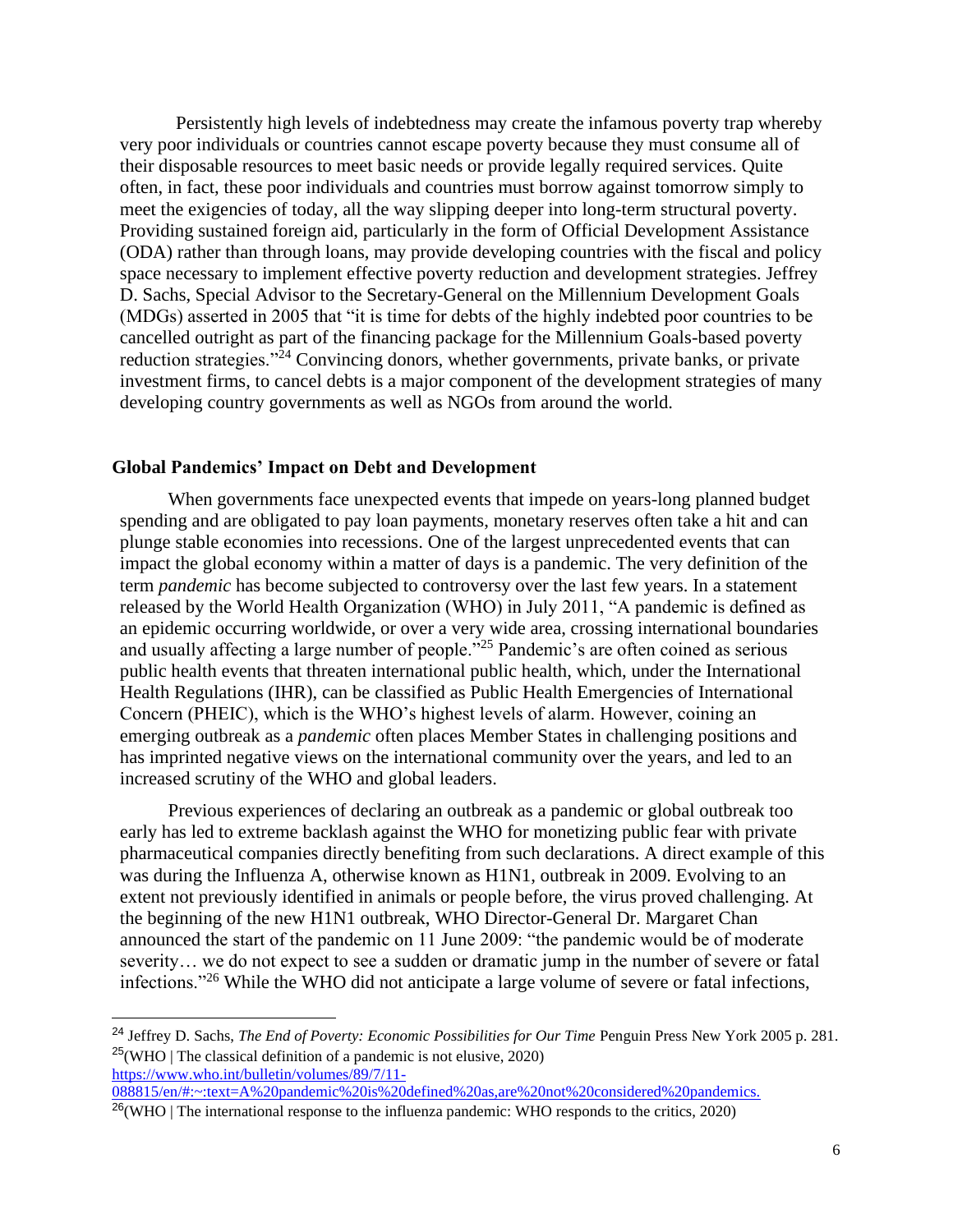the WHO consistently reminded the public that the "majority of patients experienced mild symptoms and made a rapid and full recovery, even without medical treatment."<sup>27</sup>

However, regardless of this and the viruses' unique changing epidemiological patterns, the WHO invested in vaccinations and antiviral treatment that ended up not being used due to a large percentage of patients being able to make a full recovery without medical treatment. This provoked public outcry and suspicion over the handling of funds, especially in light of the growing recession and global economic crisis. Due to the rate of the spread of the illness, people stayed confined to their own houses in order to avoid contracting the illness.

At the beginnings of the outbreak, Argentina was the hardest hit country in the Global South. With a dependent economy relying on tourism, public service, and transport, Argentina's economy was hit the hardest in the Global South. A drop in the number of tourists, as well as local citizens not visiting restaurants, bars, and events contributed to a drop in the Argentine GDP from \$361.6 billion in 2008 to \$333 billion in 2009, and a fall of GDP per capita growth percent of 3.0 in 2008 to -6.9 in 2009.<sup>28</sup> Globally, the H1N1 virus outbreak led to a substantial economic burden totaling to an estimated \$87.1 billion, with \$10.4 billion spent in direct medical costs.<sup>29</sup>

Another example of a financial impact on the global economy from an emerging virus is the West African Ebola Virus of 2014-2016. Spanning across three years, the epidemic was the first and largest epidemic of its kind, with a death count of more than 11,300 people in Guinea, Liberia, and Sierra Leone. While classified as an epidemic, the WHO declared the virus to be a "public health emergency of international concern."<sup>30</sup> However, unlike the H1N1 virus, the Ebola virus primarily impacted Member States in West Africa. In the three countries alone –– Guinea, Liberia and Sierra Leone –– the Ebola Outbreak led to over \$2.8 billion lost in the overall gross domestic product (GDP).<sup>31</sup> This comes from lower investment and resulted in substantial loss in growth through the private sector, agricultural production, and crossborder trade. In response to the outbreak, Member States such as the United States, the United Kingdom, and Germany were among the top donors in combatting the outbreak of the West African Ebola Virus – with donations totaling more than \$3.622 billion.<sup>32</sup>

Despite this economic response, the support did little to combat the long-lasting economic consequences resulting from the outbreak. Economic shocks impacted and still linger in areas of investment, production, consumption, and commodities as well: "The mortality per capita has been 5 per 10000, and the GDP impact per capita has been reduced by

https://www.who.int/csr/disease/swineflu/notes/briefing\_20100610/en/

 $27$ (WHO | The international response to the influenza pandemic: WHO responds to the critics, 2020) [https://www.who.int/csr/disease/swineflu/notes/briefing\\_20100610/en/](https://www.who.int/csr/disease/swineflu/notes/briefing_20100610/en/)

<sup>28</sup>Worldbank, Found at:

https://databank.worldbank.org/reports.aspx?source=2&series=NY.GDP.PCAP.KD.ZG&country=ARG <sup>29</sup> PMC, "Influenza Update" Found at: https://www.ncbi.nlm.nih.gov/pmc/articles/PMC3278149/

<sup>30</sup> <https://www.who.int/csr/disease/ebola/ebola-6-months/en/>

<sup>31</sup> Worldbank, (2014-2015 West Africa Ebola Crisis: Impact Update, 2020) Found at:

<https://www.worldbank.org/en/topic/macroeconomics/publication/2014-2015-west-africa-ebola-crisis-impact-update> <sup>32</sup> CDC, "The Cost of the Ebola Epidemic"

Found at[: https://www.cdc.gov/vhf/ebola/history/2014-2016-outbreak/cost-of](https://www.cdc.gov/vhf/ebola/history/2014-2016-outbreak/cost-of-ebola.html#:~:text=Aside%20from%20the%20devastating%20health,4%20of%20the%20three%20countries.)[ebola.html#:~:text=Aside%20from%20the%20devastating%20health,4%20of%20the%20three%20countries.](https://www.cdc.gov/vhf/ebola/history/2014-2016-outbreak/cost-of-ebola.html#:~:text=Aside%20from%20the%20devastating%20health,4%20of%20the%20three%20countries.)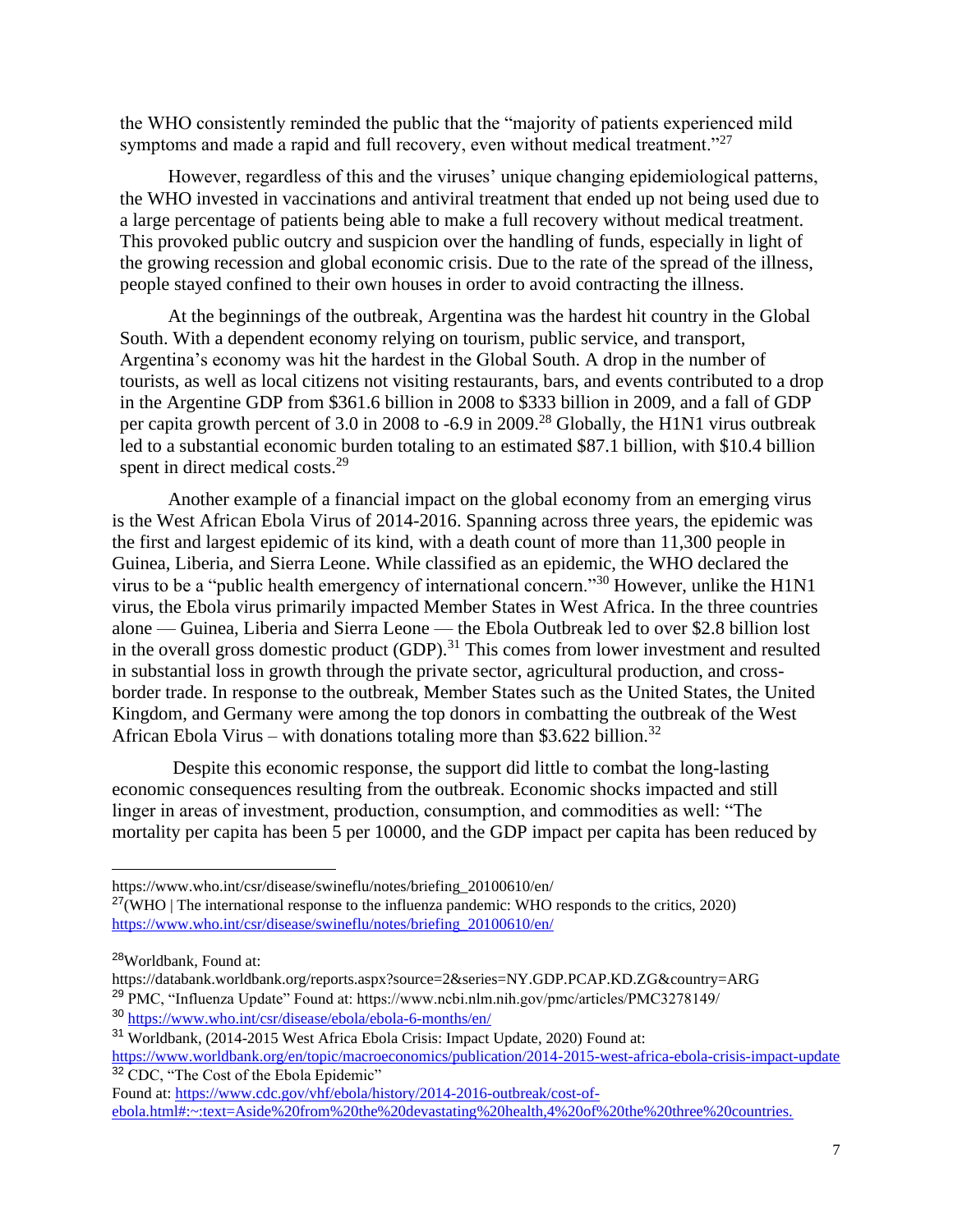an average of \$125 per person in the three countries."<sup>33</sup> The decline in the price of commodities such as iron ore and gold crept into local households in these three countries and has increased unemployment rates drastically, impacted education, and increased food insecurity: "Close to 10 percent of Guinean households have withdrawn their children from school… In Sierra Leone, 9,000 wage workers and 170,000 self-employed workers outside of agriculture are no longer working."<sup>34</sup> Regardless of the need for aid, private investors lost confidence. As a result of the Ebola outbreak, financial strain was put onto Member States impacted by the virus – "Financing gaps for the three core countries reached more than \$600 million over the two years. The deficits as a share of GDP are estimated at 9.4 percent in Guinea, 8.5 percent in Liberia, and 4.8 percent in Sierra Leone in 2015."<sup>35</sup>

Emerging in late November of 2019, SARS-CoV-2, the viral cause of coronavirus disease (COVID-19), has impacted the international community drastically –– with over 18.8 million confirmed cases globally, the virus has impeded, taken away, and altered millions of lives. Declared as a pandemic officially by WHO on 11 March 2020, the emergence of COVID-19 has had detrimental impacts on the global economy overall and particularly economies in the Global South. With a halt on daily operations in numerous countries, COVID-19 threatens to expose numerous Member States to increased food insecurity, governmental instability, sustainable development setback, and deep recessions that will alter their ability to pay back or support their country adequately –– all while combatting a virus.

Even before COVID-19, the Global South had been impacted by high levels of indebtedness and prone to external shocks despite talks of debt refinancing or total debt forgiveness. According to the World Bank in 2019, debt climbed to a record of US\$55 Trillion in 2018<sup>36</sup> This proves to be detrimental in how Member States can respond and be impacted to financial shocks. In the same study conducted by the World Bank Group, the findings found that debt-to-GDP ratio of developing countries "has climbed 54 percentage points to 168 percentage points… On average, that ratio has risen about seven percentage points a year --- nearly three times as fast it did during the Latin America debt crisis of the  $1970s$ . "37"

While low interest rates can negate these effects, it is not a long-term strategy to sustainably combat crushing defects. Large debt surges tend to coincide with financial crises in a developing country's economy which therefore impacts the population at a grand scale. Due to the increasing pressure to pay back bone crushing debt levels, Member States with the highest payments are forced to cut public spending: "Jubilee Debt Campaign has also calculated that in the 15 countries with the highest debt programs, in ten of them public

<sup>33</sup>Worldbank, (2014-2015 West Africa Ebola Crisis: Impact Update, 2020) Found at:

<https://www.worldbank.org/en/topic/macroeconomics/publication/2014-2015-west-africa-ebola-crisis-impact-update> <sup>34</sup>Worldbank, (2014-2015 West Africa Ebola Crisis: Impact Update, 2020) Found at:

<https://www.worldbank.org/en/topic/macroeconomics/publication/2014-2015-west-africa-ebola-crisis-impact-update> <sup>35</sup> Worldbank, (2014-2015 West Africa Ebola Crisis: Impact Update, 2020) Found at:

<https://www.worldbank.org/en/topic/macroeconomics/publication/2014-2015-west-africa-ebola-crisis-impact-update> <sup>36</sup> Worldbank, "Global Wave of Debt Is Largest, Fastest in 50 years" Found at:

[https://www.worldbank.org/en/news/press-release/2019/12/19/debt-surge-in-emerging-and-developing-economies](https://www.worldbank.org/en/news/press-release/2019/12/19/debt-surge-in-emerging-and-developing-economies-is-largest-fastest-in-50-years)[is-largest-fastest-in-50-years](https://www.worldbank.org/en/news/press-release/2019/12/19/debt-surge-in-emerging-and-developing-economies-is-largest-fastest-in-50-years)

<sup>37</sup>Worldbank, "Global Wave of Debt Is Largest, Fastest in 50 years" Found at: [https://www.worldbank.org/en/news/press-release/2019/12/19/debt-surge-in-emerging-and-developing-economies](https://www.worldbank.org/en/news/press-release/2019/12/19/debt-surge-in-emerging-and-developing-economies-is-largest-fastest-in-50-years)[is-largest-fastest-in-50-years](https://www.worldbank.org/en/news/press-release/2019/12/19/debt-surge-in-emerging-and-developing-economies-is-largest-fastest-in-50-years)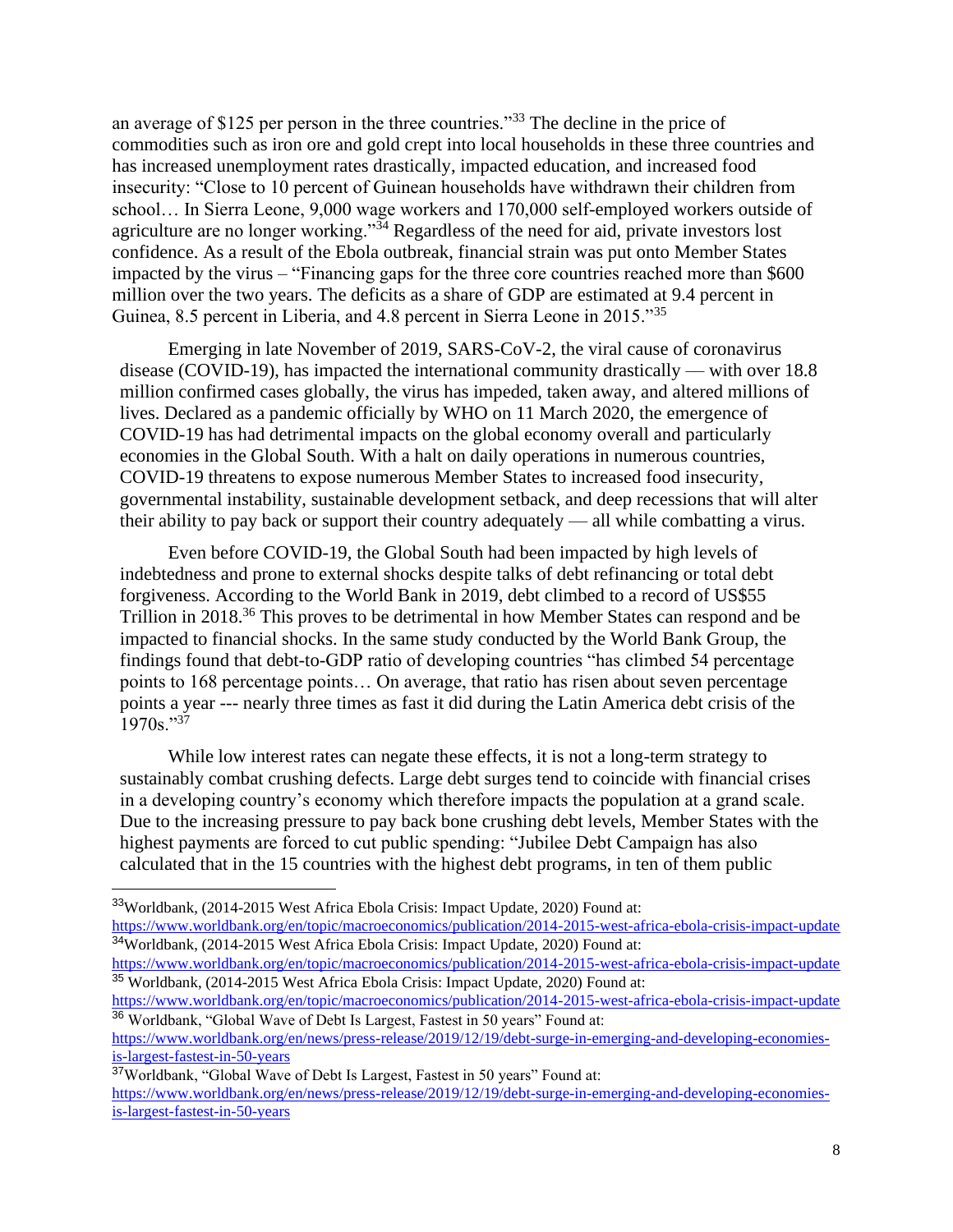spending per person fell between 2016 and 2018. Across the 15, public spending fell by an average of 4%."<sup>38</sup> These SAPs also have ripple effects beyond the Member State's borders since crushing debt and cutting spending tends to have an impact in global commodity prices: in mid-2014, the fall in global commodity prices led to a reduced income for many countries and contributed to a drop in exchange rates against the US dollar. <sup>39</sup> Notably, most debt payments are to be owed via the US dollar thus increasing the debt payment size – inherently, creating a "Catch-22" situation.

Most recently, an announcement was made by Secretary-General Antonio Guterres on 23 March 2020<sup>40</sup> which called upon G-20 member states to think about "solidarity not exclusion" and to disregard any notion of business-as-usual. The Secretary-General reminded members of the G-20 that they account for 85% of the world's GDP. The Secretary-General called for the creation of two large-scale stimulus packages: the first called for scaling-up cash transfer measures, fiscal stimulus, low interest rates, access to credit in order to help developing countries cope with the damaging effects of the crisis; the second called for immediate liquidity relief to the private and financial sector in the form of trade credits.<sup>41</sup>

The Secretary-General also called for debt restructuring to be a priority. As a result, in order to preserve financial security, temporary economic relief was passed by the G20 Leaders' Summit and the G20 Action Plan on 15 April 2020 that outlines specific actions coming from temporary suspension of debt service (payment) for seventy-six countries in the Global South.<sup>42</sup> This would suspend an estimated \$20 billion out of the \$3.4 trillion due by the end of 2021. While this does not suspend payments to private entities nor multilateral debt payments, the effects of temporarily suspending payments can offset the crushing demands of the private sector. However, a temporary suspension of payments will not fix the incoming economic crisis and recession in numerous Member States in the Global South.

Member States are encouraged to explore the options of debt forgiveness as a response to the crushing and bruising effects of COVID-19 on debt-ridden economies. As a direct result from the emergence of COVID-19, Latin American member states are at risk of a huge loss of substantial growth, with an estimated 7.2% loss that threatens to reverse development goals and tip millions back into poverty.<sup>43</sup> Developing and newly emerging markets will be stalled due to pressure on others markets' health care systems, trade and tourism, capital flows, and crushing debt with confiscating financial conditions.

<sup>39</sup> CADTM, Jubilee Debt Campaign, "Crisis deepens as global South debt payments increase by 85%) Found at: <https://www.cadtm.org/Crisis-deepens-as-global-South-debt-payments-increase-by-85>

<sup>38</sup> CADTM, Jubilee Debt Campaign, "Crisis deepens as global South debt payments increase by 85%) Found at: <https://www.cadtm.org/Crisis-deepens-as-global-South-debt-payments-increase-by-85>

<sup>40</sup>António Guterres, Note to Correspondents: Letter from the Secretary-General to G-20 Members, 23 March 2020, [https://www.un.org/sg/en/content/sg/note-correspondents/2020-03-24/note-correspondents-letter-the-secretary](https://www.un.org/sg/en/content/sg/note-correspondents/2020-03-24/note-correspondents-letter-the-secretary-general-g-20-members)[general-g-20-members](https://www.un.org/sg/en/content/sg/note-correspondents/2020-03-24/note-correspondents-letter-the-secretary-general-g-20-members)

<sup>&</sup>lt;sup>41</sup> António Guterres, Note to Correspondents: Letter from the Secretary-General to G-20 Members, 23 March 2020, [https://www.un.org/sg/en/content/sg/note-correspondents/2020-03-24/note-correspondents-letter-the-secretary](https://www.un.org/sg/en/content/sg/note-correspondents/2020-03-24/note-correspondents-letter-the-secretary-general-g-20-members)[general-g-20-members](https://www.un.org/sg/en/content/sg/note-correspondents/2020-03-24/note-correspondents-letter-the-secretary-general-g-20-members)

<sup>&</sup>lt;sup>42</sup> G20 Finance Ministers and Central Bank Governors, Communiqué, 15 April 2020, [https://g20.org/en/media/Documents/G20\\_FMCBG\\_Communiqué\\_EN%20\(2\).pdf](https://g20.org/en/media/Documents/G20_FMCBG_Communiqu%C3%A9_EN%20(2).pdf)

<sup>43</sup> Worldbank, "The Global Economic Outlook During the COVID-19 Pandemic: A Changed World" 8 June 2020. Found at[: https://www.worldbank.org/en/news/feature/2020/06/08/the-global-economic-outlook-during-the-covid-](https://www.worldbank.org/en/news/feature/2020/06/08/the-global-economic-outlook-during-the-covid-19-pandemic-a-changed-world)[19-pandemic-a-changed-world](https://www.worldbank.org/en/news/feature/2020/06/08/the-global-economic-outlook-during-the-covid-19-pandemic-a-changed-world)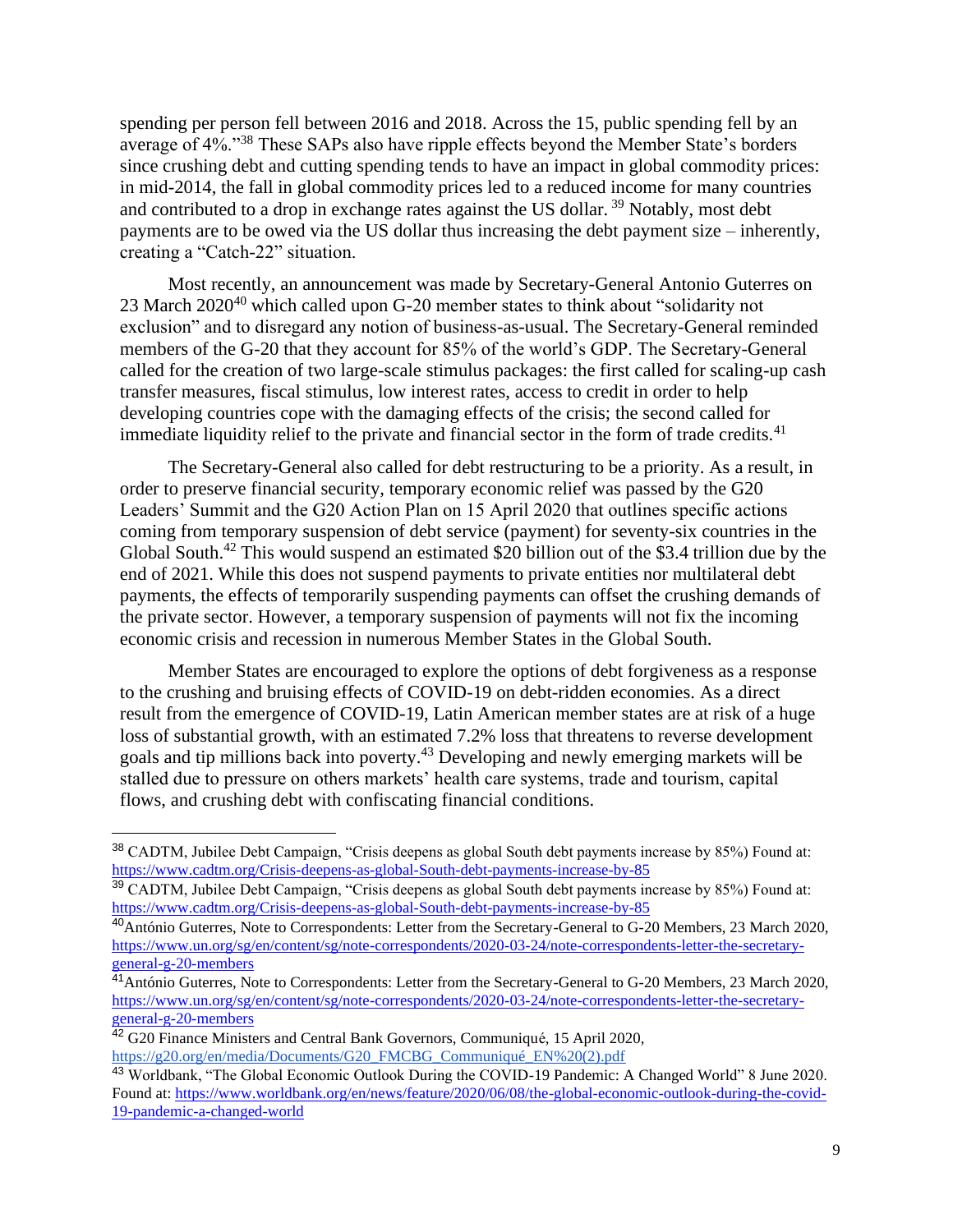# **Preventing Moral Hazard**

The prevailing argument against writing down or forgiving debt is that it will encourage further profligate behavior by the borrowers. Economists refer to the encouragement of future misbehavior by insulating actors from their poor choices or decisions as moral hazards. Given the responsibility of many bankers in creating many of the current problems that countries, businesses, and workers are confronting today, rhetorical flourishes about moral hazard may lose some of their impact.<sup>44</sup> The IMF and the World Bank addressed these dimensions a few years at a meeting of the Joint Ministerial Committee of the Boards of Governors of the Bank and the Fund on the Transfer of Real Resources to Developing Countries. Regarding the 2005 G8 proposal to cancel the debts of Highly Indebted Poor Countries (HIPC) that had reached the completion point of the HIPC Initiative criteria, IMF and World Bank negotiators stated that:

"moral hazards and equity concerns associated with previous debt relief would be avoided since 'gross assistance flows' from IDA [International Development Agency] to eligible countries would be reduced by the volume of debt relief."<sup>45</sup>

Discouraging unsustainable borrowing in the future is important but it must not be used as a rationale to prevent the cancellation of external debts for developing countries.

# **Hey Brother, Can You Spare Ten Billion Dollars? Debt Restructuring, Debt Forgiveness and Debt Relief**

Debt burdens that are unsustainable prevent countries and businesses from targeting their resources to productive enterprises. Governments and many non-governmental organizations (NGOs) have campaigned for years to achieve debt forgiveness and debt relief but persuading bankers and creditors to write down or outright forgive debt is often challenging. Responding to criticisms, the IMF and the World Bank launched the Heavily Indebted Poor Countries (HIPC) Initiative in 1996; according to Jeffrey Sachs, "the HIPC Initiative itself was a recognition that the structural adjustment era had failed to deliver its promises of economic development and growth to the world's poorest nations."<sup>46</sup> To qualify for the HIPC, developing countries already had to have sustained debt-to-export ratios of greater than150% and focus on the implementation of Poverty Reduction Strategy Papers (PRSPs); once the countries qualify for assistance, the World Bank then monitors their progress until such a point where the country reaches a "decision point" where the World Bank then must assess whether the country is likely to reach a "completion point" whereby its remaining debt may be fully cancelled.<sup>47</sup> While the HIPC Initiative improved the situation for highly indebted poor countries such as Bolivia and Uganda, the poster children for the HIPC in the late 1990's, it soon became clear that real debt relief would need to be even greater if these highly indebted poor countries were to achieve sustainable economic development and growth. Throughout the late 1990's, increased calls for enhanced debt relief would eventually culminate in the Jubilee 2000 movement.

<sup>44</sup> John Ydstie, "Bankers Admit Mistakes in Financial Crisis" National Public Radio (NPR) January 13, 2010. <sup>45</sup> IMF and World Bank, "Note on the G8 Debt Relief Proposal Assessment of Costs, Implementation Issues, and Financing Options" DC2005-0023 September 21, 2005 p. 2.

<sup>46</sup> Jeffrey D. Sachs, *The End of Poverty* 2005 p. 342.

<sup>47</sup> World Bank, "(HIPC) The Enhanced Heavily Indebted Poor Countries Initiative" September 28, 2009. Found at: http://web.worldbank.org/WBSITE/EXTERNAL/TOPICS/EXTDEBTDEPT/0,,contentMDK:20260411~menu PK:64166739~pagePK:64166689~piPK:64166646~theSitePK:469043,00.html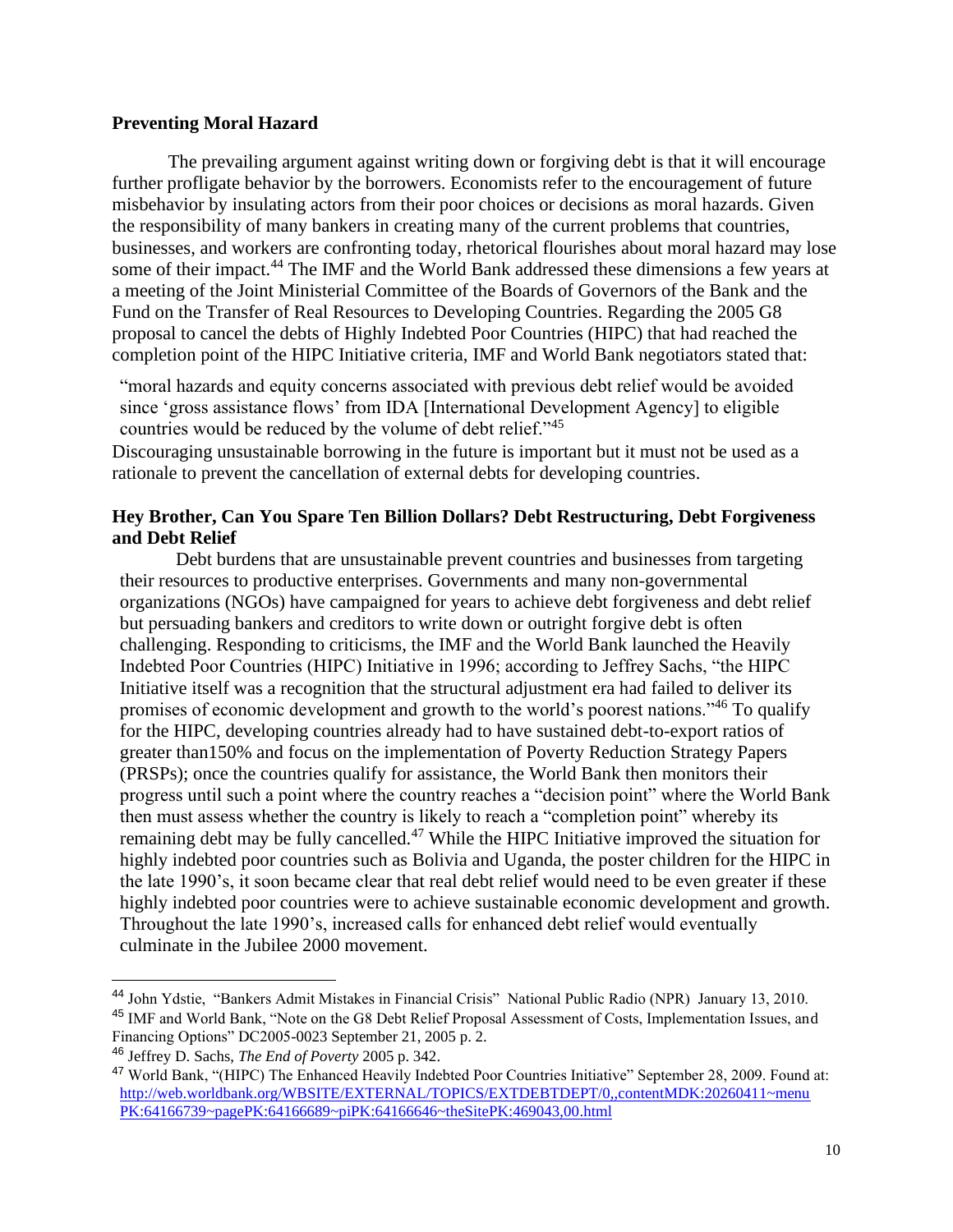Jubilee 2000 was arguably the most celebrated economic movement of the late twentieth and early twenty first centuries. Celebrities such as Bono and the late Muhammad Ali joined the late Pope John Paul II and a host of academics, civil society representatives, NGOs, and a growing number of politicians in wealthy countries to call for immediate debt relief for the poorest countries of the world. The Jubilee 2000 movement aimed its most intense pressure at the annual meeting of the Group of  $8$  (G8) countries in Japan in July 2000.<sup>48</sup> Jeffrey Sachs served as one of the economic advisors to Jubilee 2000 and noted that "as in many circumstances, the successful campaign to drop the debt achieved perhaps two thirds of what is truly needed, but it was two thirds more than what was deemed possible before we began."<sup>49</sup>The Jubilee movement continued past its origins in the late 1990s and continues to push for total debt relief for the world's poorest countries.<sup>50</sup>

As wealthy countries and international financial institutions (IFIs) reform their lending practices, the actions of the Paris Club of the G8 and related countries will invariably come under further scrutiny.<sup>51</sup> The Paris Club first formally convened in 1956 when the government of Argentina agreed to meet with its creditors in Paris. Today, the Paris Club consists of 19 countries that coordinate debt relief issues for many developing countries through the Enhanced Heavily Indebted Poor Countries (HIPC) Initiative and the Multilateral Debt Relief Initiative (MDRI). The Paris Club member states also use the World Bank Debt Sustainability Framework (DSF) to mitigate against burdening developing countries with excessive and unsustainable debt loads. Per Paris Club guidelines, "all creditors, whether sovereign or private, also have an important role to play in this matter by adopting sustainable lending policies. Paris Club creditors consider that creditor coordination is key to ensure the protection of long-term debt sustainability in low-income countries."<sup>52</sup> In 2006, Nigeria became the first African country to pay off its outstanding external debt after it negotiated down some of the debt that had been accrued under the dictatorial regime of Sani Abacha as well as other military dictatorships. "Nigeria agreed to pay the Paris Club \$12.4bn (£8.2bn) in exchange for the remainder of its \$30bn official debts being written off."<sup>53</sup> According to World Bank statistics, nominal debt service relief provided to 29 HIPC countries that reached their decision points has totaled \$62 billion and HIPC assistance has permitted highly indebted developing countries to reduce their debt service payments and simultaneously increase their poverty reduction expenditures to nearly \$15 billion in 2005, 5 times the amount spent on debt service payments.<sup>54</sup> In May 2014, the Paris Club and Argentina agreed to a debt arrears repayment plan of \$9.7 billion USD over a five year period, which gave Argentina "breathing space to continue its [economic] reforms, while the Paris Club deal … normalizes Argentina's relations with the

<sup>54</sup> World Bank, "The Enhanced HIPC Initiative – Overview".

<sup>48</sup> *BBC News*, "G8 urged to honour debt promise" July 19, 2000.

<sup>49</sup> Jeffrey D. Sachs, *The End of Poverty* New York 2005 p. 343.

<sup>50</sup> Jubilee USA.<http://www.jubileeusa.org/>

<sup>51</sup> Paris Club member-states: Australia, Austria, Belgium, Canada, Denmark, Finland, France, Germany, Ireland, Italy, Japan, the Netherlands, Norway, Russia, Spain, Sweden, Switzerland, the United Kingdom, and the US.

<sup>52</sup> Paris Club, "Debt sustainability challenges for low-income countries" 2010.

Found at[: http://www.clubdeparis.org/sections/themes-strategiques/2009-defis-soutenabilite](http://www.clubdeparis.org/sections/themes-strategiques/2009-defis-soutenabilite)

<sup>53</sup> *BBC News*, "Nigeria settles its Paris Club debt" April 21, 2006.

http://web.worldbank.org/WBSITE/EXTERNAL/TOPICS/EXTDEBTDEPT/0,,contentMDK:21254881~menuPK:6 4166739~pagePK:64166689~piPK:64166646~theSitePK:469043~isCURL:Y,00.html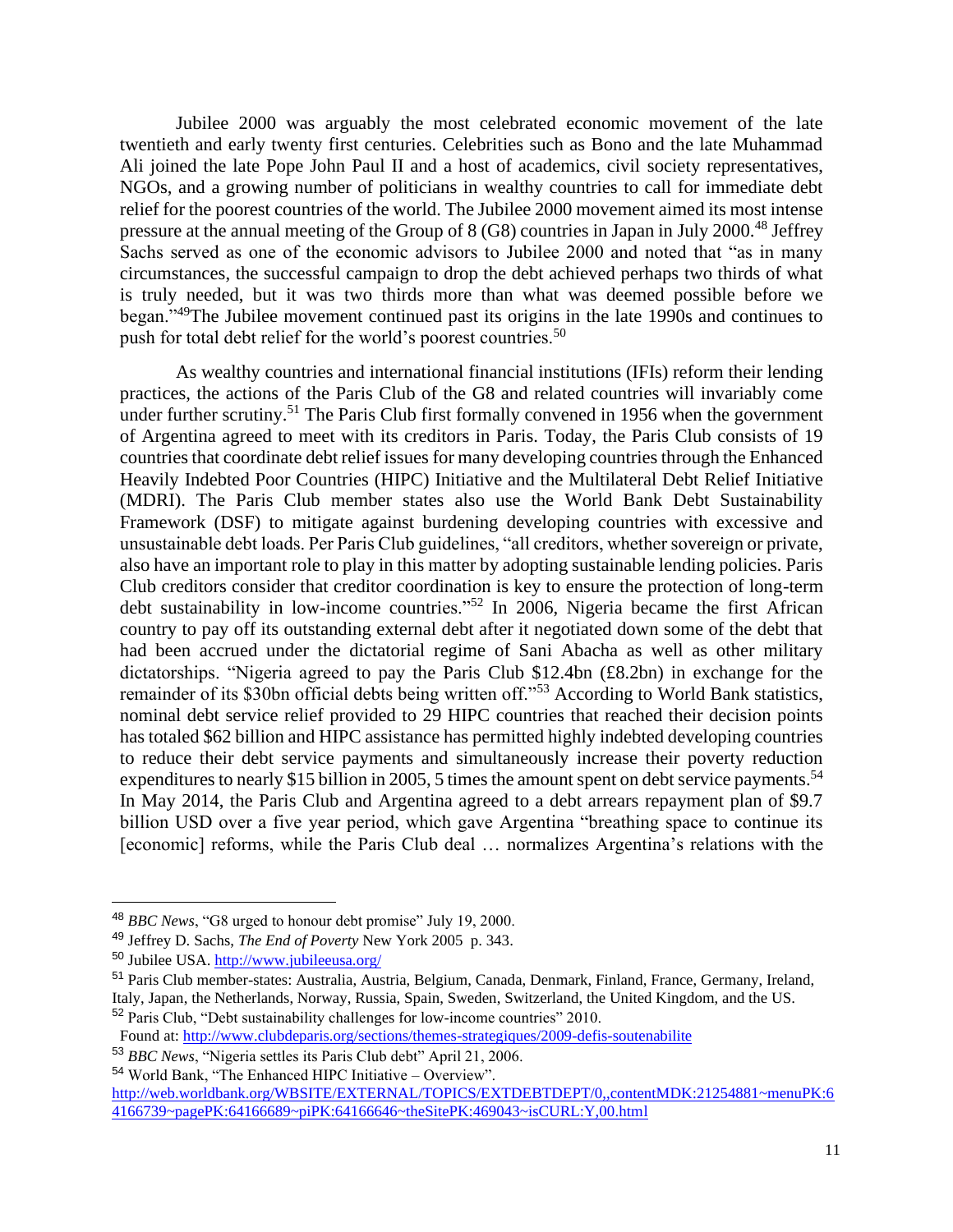international financial community."<sup>55</sup> As other developing countries strive to pay off their outstanding external debts, it is clear that cooperation with the Paris Club will be essential to successful resolution of these potentially crippling debts.

In April 2009, the G-20 countries requested changes or revisions to the IMF/World Bank Debt Sustainability Framework (DSF), particularly calling for a more flexible overall framework that would more accurately differentiate between debts contracted for short-term fiscal deficits versus longer-term development initiatives. Secretary-General Ban Ki-moon concludes that "a more flexible Debt Sustainability Framework which allows for higher debt thresholds when external borrowing is used to finance high-return investment projects would be desirable as it would recognize that not every increase in debt leads to a reduction in government wealth."<sup>56</sup> Assessing the potential development impact of any loan must be a critical component of any borrowing strategy as well as a serious consideration for loan approval.

Throughout the most recent global economic crisis and much of its immediate aftermath, analyses of the causes and consequences of the crisis focused on previously obscure forms of debt restructuring, including credit default swaps (CDOs) and collateralized debt obligations (CODs), or financial "weapons of mass destruction" in the words of Warren Buffett. Lenders, including international financial institutions (IFIs) including the International Monetary Fund (IMF), have proposed to "maintain a market-based approach" to sovereign debt restructuring "centered on debt contracts, accompanied by debt reprofiling." This "reprofiling would be employed in circumstances in which the IMF member country has lost market access and IMF judges debt to be sustainable but not with high probability."<sup>57</sup>Given the unethical, and potentially fraudulent, behavior of the credit ratings agencies<sup>58</sup> and the devastating impacts that credit downgrades and defaults can have on countries' economic health, widespread acceptance of derivatives and in debt restructuring would be most enhanced through reform of the rating agencies' policies, as established through the 2008 Code of Conduct Fundamentals for Credit Rating Agencies that was developed by the International Organization of Securities Commissions and adopted at the 2009 London G20 Summit.

#### **Debt Management**

While debt relief and forgiveness are vital elements of addressing the problems of external indebtedness and sustainable development, governments and businesses that are indebted must also establish and implement effective debt management policies. Fiscal decisions must be orchestrated in such a fashion that governments and businesses reach debt sustainability thresholds while continuing to fund critical development programs. As governments emerge from previously unsustainable debt burdens, they "are frequently faced with new and conflicting proposals from the market, and other bilateral creditors, in new financing options, while, in many cases, lacking a coherent framework to fully assess the related costs and risks. Poor financial choices, including the terms on which new debt is

<sup>55</sup> Ban Ki-moon, A/69/167 July 22, 2014 p. 7.

<sup>56</sup> Ban Ki-moon, A/64/167 July 24, 2009 p. 14.

<sup>57</sup> Ban Ki-moon, A/69/167 July 22, 2014 pp. 14-15.

<sup>58</sup> *Economist*, "The other vampires" May 13, 2010.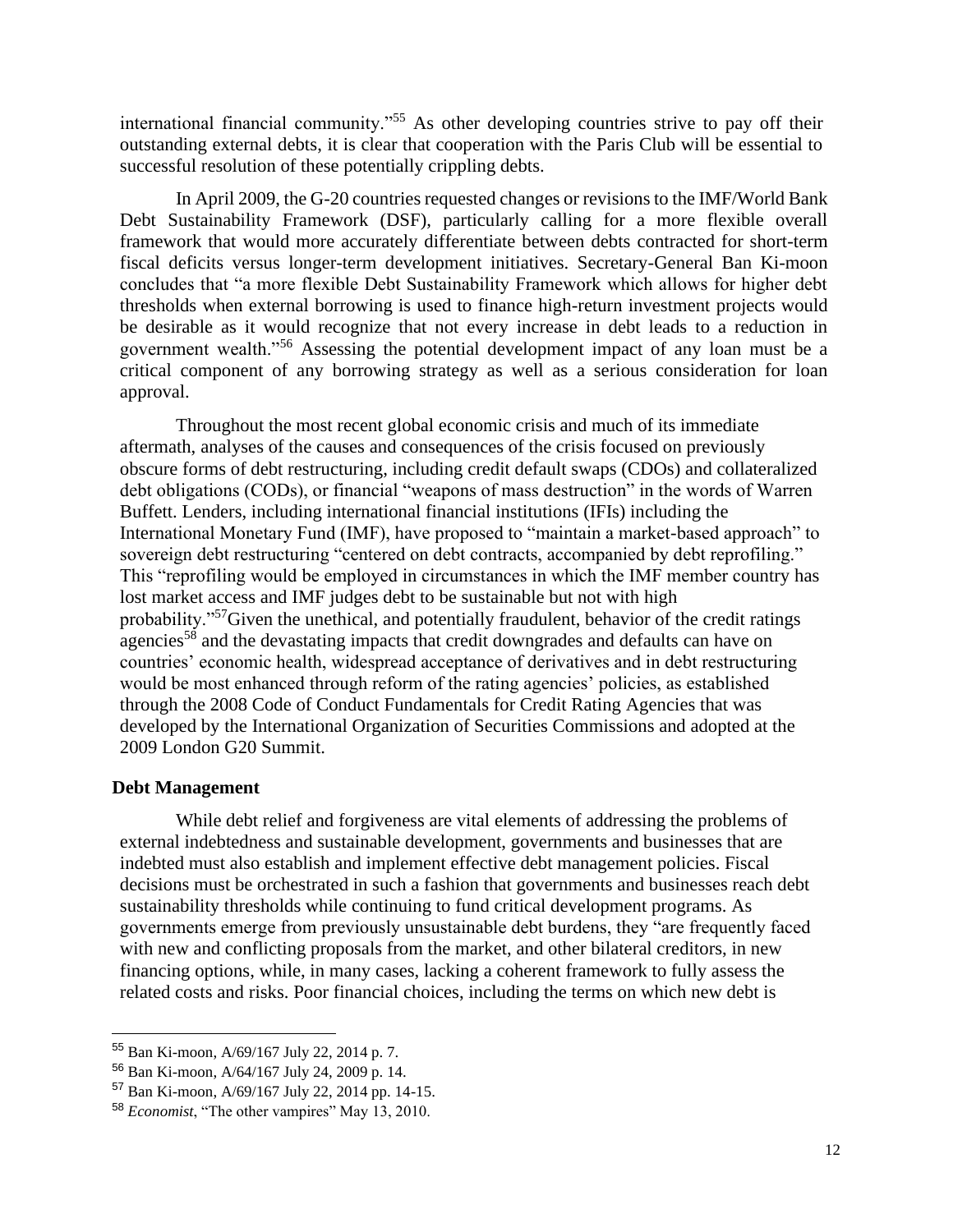contracted, could contribute to the re-emergence of debt vulnerabilities in these countries, putting sustainability at risk."<sup>59</sup> Ensuring that debt loads are managed properly and that economic and human development is not stalled or prevented by poorly managed fiscal decisions must be priorities for all governments. Delegates to the General Assembly Second Committee may also note that the comparative debt loads between countries vary enormously and many highly developed countries maintain higher overall debt thresholds than many developing countries when assessed as a percentage of Gross Domestic Product (GDP) or Gross National Income (GNI). As alluded to previously, though, the respective, perceived, credit worthiness of countries may dramatically affect their access to capital and debt restructuring. The Eurozone crisis, particularly focusing on Greece, on the United Kingdom in the wake of the so-called "Brexit" vote in the summer of 2016 and the economic chaos in Venezuela<sup>60</sup> are all highly uncertain, and potentially troubling, questions that delegates may wish to consider as they deliberate.

### **UN System Actions**

The UN System's ability to redress the problems associated with external debt will only be maximized if all relevant UN agencies and bodies coordinate their policies to the fullest extent possible. Within the UN System, the Financing for Development (FtD) Office, the General Assembly (UNGA), and the Economic and Social Council (ECOSOC) are the leading bodies tasked with addressing the topic of external debt and development. The UN System, in collaboration with the Bretton Woods institutions of the IMF, World Bank, and the World Trade Organization (WTO), formerly the General Agreement on Tariffs and Trade (GATT), organized a series of high-level conferences related to the topic of external debt and development, including the Doha Review Conference (November 29 – December 2, 2008) that served as a follow-up to the International Conference on Financing for Development in Monterrey, Mexico in March 2002. Addis Ababa, Ethiopia hosted the Third International Conference on Financing for Development from July 13-16, 2015; delegates to the General Assembly Second Committee may wish to review the relevant documents and commitments from the Addis Ababa conference.<sup>61</sup>

The UN System, often through the Department of Economic and Social Affairs (DESA), also frequently convenes expert group meetings on topics such as external debt restructuring as well as the debt problems faced by small vulnerable states.<sup>62</sup> Addressing the specific concerns of different states on the topic of external debt and its impact on human and social development ultimately requires both flexibility within the UN System and constant and direct interaction with not only its member states but the broader array of local, national, and international partners, including civil society representatives, international financial institutions (IFIs) and development experts and practitioners.

#### **Conclusion**

<sup>59</sup> World Bank, "Debt Management Stakeholder's Conference" Oslo, Norway March 5-6, 2008.

<sup>60</sup> Ricardo Hausmann & Mark Walker, "Restructuring Venezuelan debt: Navigating new rules" World Economic Forum October 12, 2016.

<sup>&</sup>lt;sup>61</sup> Third International Conference on Financing for Development:<http://www.un.org/esa/ffd/ffd3/>

<sup>&</sup>lt;sup>62</sup> United Nations Department of Economic and Social Affairs (DESA), "Financing for Development: External Debt" 2017.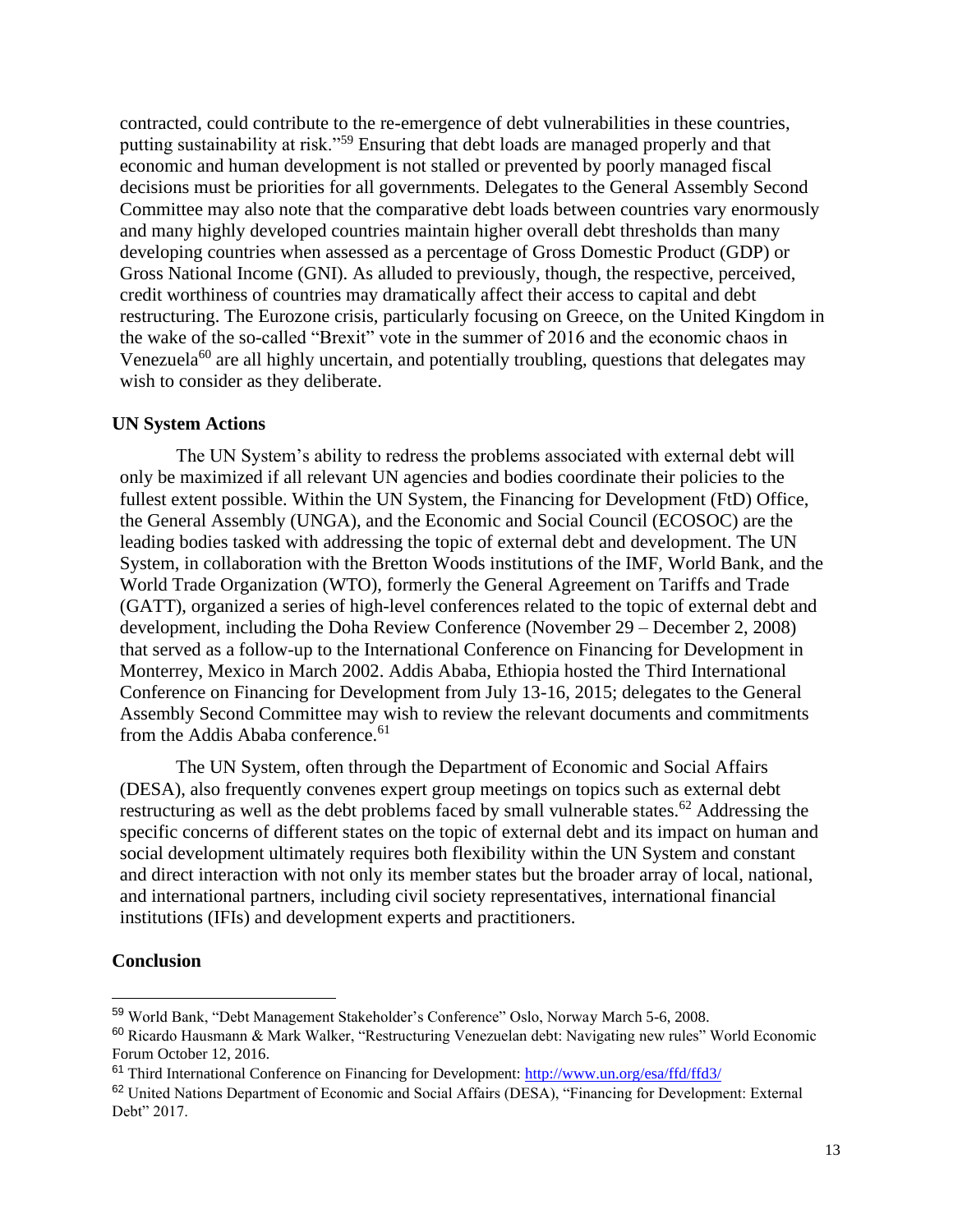External debt continues to pose serious problems for development initiatives around the world. Governments and businesses must convince their respective creditors that creating a mutually acceptable debt sustainability framework with the potential for debt cancellation and/or forgiveness will be essential to any comprehensive solution to the debt dilemma. Debt forgiveness is clearly essential for most countries within the Global South but may become increasingly important for middle-income developing countries and even highly developed countries that are heavily indebted. In light of the COVID-19 pandemic, the G-20 and numerous UN organizations have come together to provide temporary financial relief, however, debt forgiveness and debt restricting must be considered in the long-run. Ultimately, however, governments and their related development partners must consider more effective ways to achieve sustainable development without contracting such imposing debt burdens.

## **Guiding Questions:**

1. What is the current fiscal situation for your country? How much external debt does your country currently owe, and did that amount increase during the current global economic recession/slowdown?

2. What are the contemporary political debates in your country about budget deficits and/or surpluses as well as short and long-term debt repayment? What is the current rating of your country's sovereign debt? How might your country maintain and/or improve this rating without adversely affecting quality of life factors for your citizens?

3. What are the positives and negatives of refinancing or cancelling debt for Member States in the Global South?

4. Do countries have both legal and moral obligations to repay any outstanding external debt? If the original debt was contracted by a military dictatorship, particularly one that committed serious human rights violations against its own population, do succeeding governments have to repay all of the debt accrued by that dictatorship?

5. How might international financial institutions (IFIs) and commercial banks amend or reform their lending practices to mitigate against unsustainable debt burdens for developing countries in the Global South?

6. How effective have recent changes to the IMF/World Bank Debt Sustainability Framework (DSF) been in establishing more sustainable debt thresholds for developing countries? Are the current Enhanced Highly Indebted Poor Countries (HIPC) Initiative criteria truly reflective of the needs and situations of highly indebted developing countries, especially the world's Least Developed Countries (LDCs)?

### **Resolutions:**

UN Security Counsel Resolution 2543 (2020)

UN General Assembly resolution 74/270 (A/RES/74/270), "Global solidarity to fight the coronavirus disease 2019 (COVID-10)